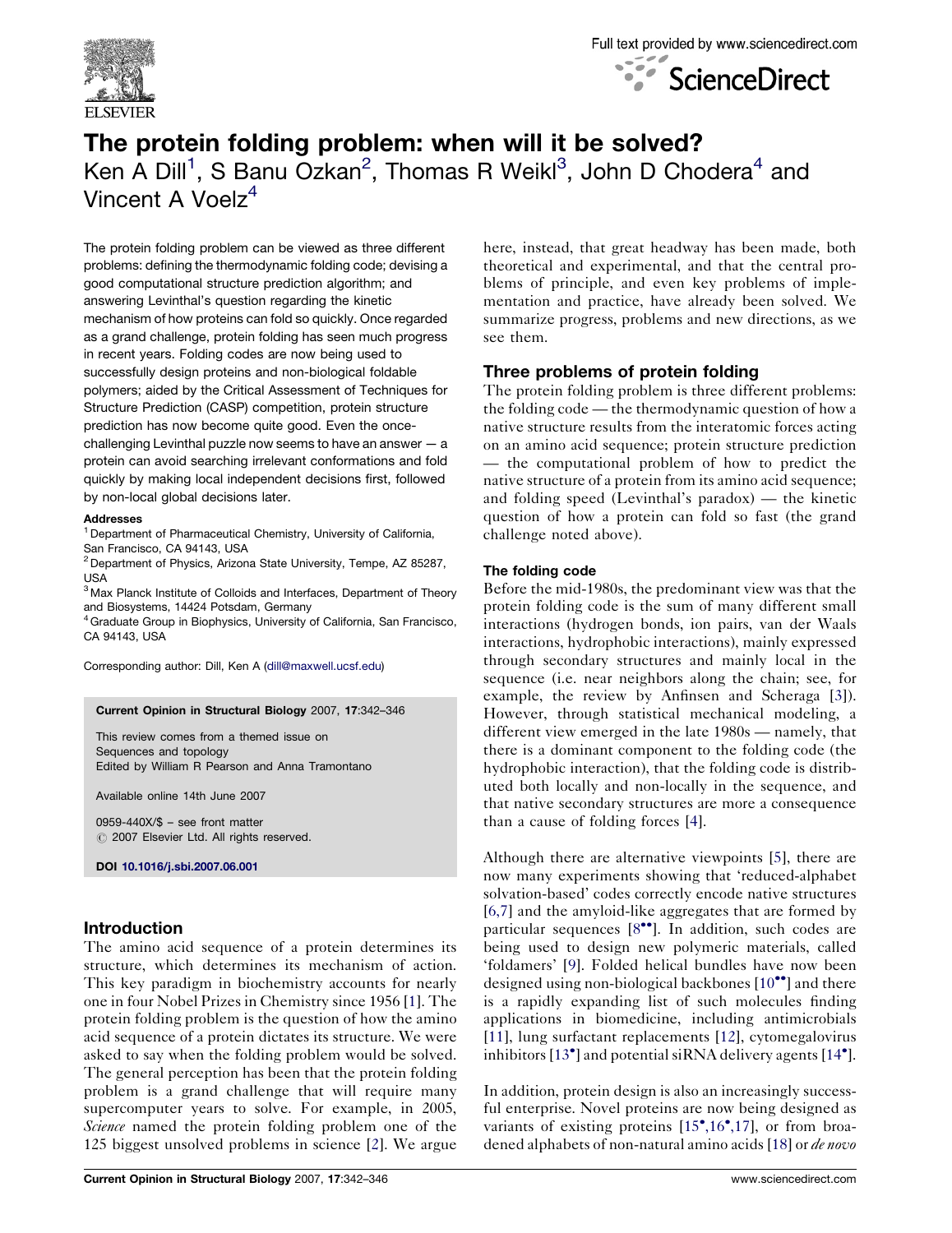[\[19](#page-3-0)]. However, key challenges remain — to better understand the relative strengths of intermolecular and solvation interactions, and to design a broad range of folds and tighter packing, for example. Nevertheless, questions of great principle are no longer bottlenecks to designing foldable polymers for practical applications and new materials.

## Computational protein structure prediction

## Bioinformatics based

A long-standing goal of computational biology has been to devise a computer algorithm that takes, as input, an amino acid sequence and gives, as output, the three-dimensional native structure of a protein. A main motivation is to make drug discovery faster and more efficient by replacing slow expensive structural biology experiments with fast cheap computer simulations. A major milestone in computerbased native structure prediction was the invention of CASP (Critical Assessment of Techniques for Structure Prediction) by John Moult, now in its 13th year [[20](#page-3-0)<sup>°</sup>]. An experiment in the sociology of science, CASP is a community-wide blind test to predict unknown protein structures, given only the amino acid sequence. Currently, homology modeling has the speed to compute approximate folds for large fractions of whole genomes [[21,22](#page-3-0)]. For single-domain globular proteins smaller than about 90 amino acids, web servers can commonly predict native structures often to within about  $2-6$  Å of their experimental structures  $[23^{\bullet\bullet}, 24^{\bullet\bullet}, 25]$  $[23^{\bullet\bullet}, 24^{\bullet\bullet}, 25]$  $[23^{\bullet\bullet}, 24^{\bullet\bullet}, 25]$ .

Remaining challenges include predicting the structures of large multidomain or domain-swapped proteins, consistency in achieving errors routinely better than  $3\overline{A}$  and predicting the native states of membrane proteins [[26](#page-3-0)]. Nevertheless, these successes in the computer-based prediction of native protein structures are far beyond what was expected 20 years ago, when the problem looked impossible. The new frontiers are in predicting protein–protein interactions [[22,27](#page-3-0)] and protein function [[28\]](#page-3-0).

## Physics based

A small scientific community currently aims to use purely physics-based methods, without knowledge derived from databases (such as statistical energy functions or secondary structure predictors), to explore native structures and folding processes. Once 'physics-only' or 'physics-mainly' approaches succeed, the advantages would be: the ability to predict conformational changes, such as induced fit, a common and important unsolved problem in computational drug discovery; the ability to understand protein mechanisms, motions, folding processes, conformational transitions and other situations in which protein behavior requires more than just knowledge of the static native structure; the ability to design synthetic proteins for new applications or to design foldable polymers from nonbiological backbones; and the ability to systematically improve protein modeling based on the laws of physics. Physics-based methods are currently limited by some inaccuracies in the force-fields and by huge computational requirements. Nevertheless, there have been notable successes in the past decade. The first milestone was a supercomputer simulation by Duan and Kollman [[29](#page-3-0)] in 1998 of the 36-residue villin headpiece in explicit solvent starting from an unfolded conformation, for nearly a microsecond of computer time, reaching a collapsed state 4.5 Å from the NMR structure. More recently, the IBM Blue Gene group of Pitera and Swope [\[30](#page-3-0)] folded the 20-residue Trp-cage peptide in implicit solvent to within  $\sim$ 1 A using 92 ns of replica-exchange molecular dynamics. With Folding@Home, a distributed grid com-puting system, Pande et al. [\[31](#page-3-0)] folded villin to a distance RMSD of  $1.7 \text{ Å}$ .

There have also been successes in physics-mainly methods, whereby physical potentials are combined with some database information. In summary, although physical models lag behind bioinformatics methods in predicting native structures, the energy functions are proving to be better than thought a few years ago, and distributed computing and new search methods are making inroads into computing large protein conformational changes.

## Folding speed and mechanism

In 1968, Cyrus Levinthal first noted the puzzle that, even though proteins have vast conformational spaces, proteins can search and converge quickly to native states, sometimes in microseconds. How do proteins find their native states so quickly? For many of us, this is the fundamental protein folding problem. An interesting conjecture, probably originated by Robert L Baldwin, was that understanding the mechanism of protein folding might lead to fast computational algorithms for predicting native structures from their amino acid sequences.

The question of folding mechanism has driven major advances in folding experiments. Two decades ago, experimentalists had few tools. Key problems included how to measure folding events on timescales faster than a few milliseconds and how to monitor individual chain monomers during folding. Now, we have fast laser temperature-jump methods [\[32](#page-3-0)]; mutational methods that give quantities called  $\phi$  [[33\]](#page-3-0) or  $\psi$  [[34\]](#page-3-0) values, which can identify those amino acids that control the folding speed; FRET methods that can watch the formation of particular contacts [\[35,36\]](#page-3-0); hydrogen exchange methods that see structural folding events [\[37](#page-3-0)]; and extensive studies on model proteins, including cytochrome  $c$ , chymotrypsin inhibitor 2, barnase, apomyoglobin, src,  $\alpha$ spectrin, fyn SH3 domains, proteins L and G, WW domains, trpzip and the Trp-cage. These studies have led to the recognition, first by Plaxco, Simons and Baker, of a universal property. They found that protein folding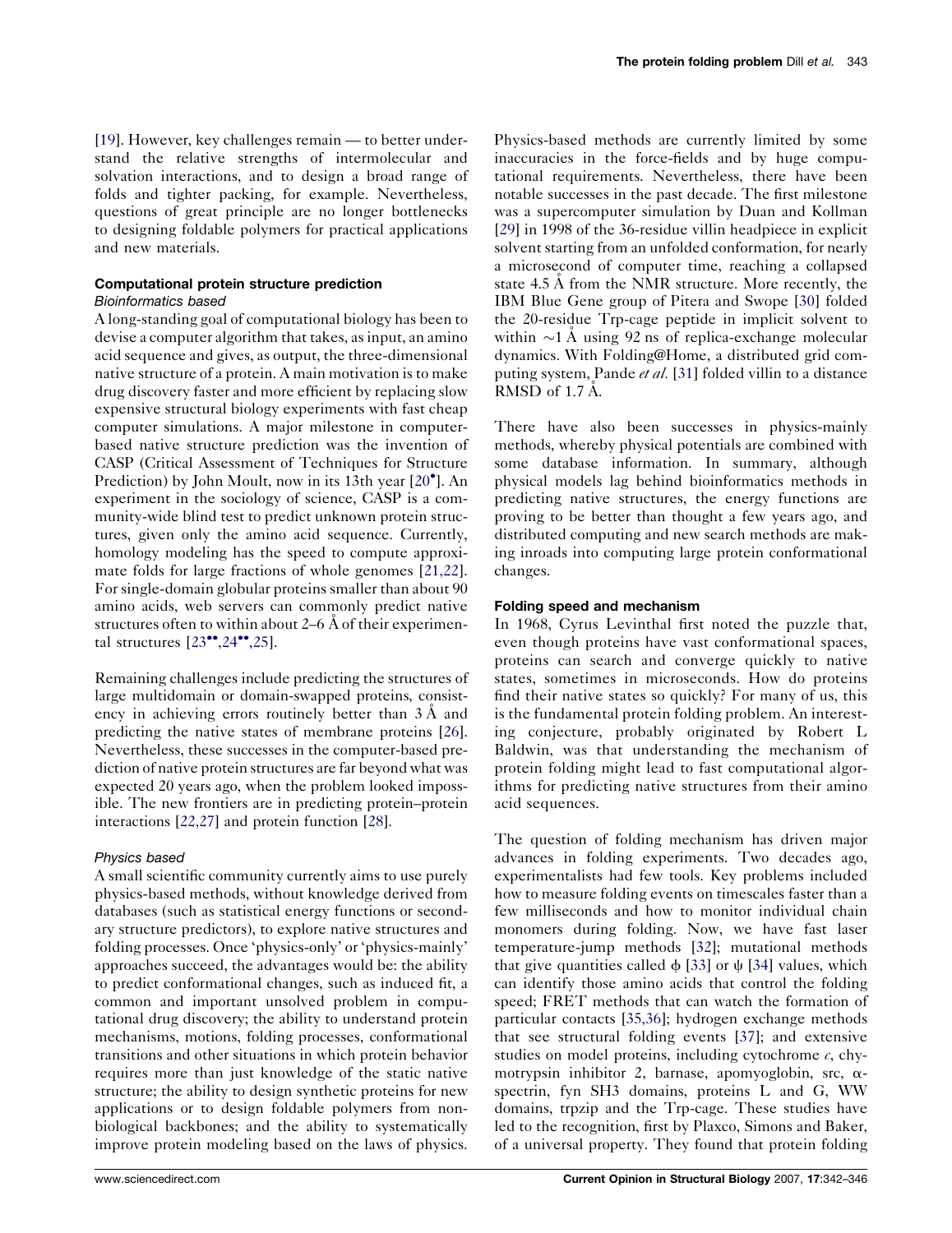<span id="page-2-0"></span>speeds — now known to vary over more than eight orders of magnitude — correlate with the topology of the native protein: fast folders usually have mostly local structure, such as helices and tight turns, whereas slow folders usually have more non-local structure, such as  $\beta$  sheets [\[38](#page-3-0)]. Interestingly, however, the fastest known folder at the present time is a three-stranded  $\beta$  sheet; it folds in 140 ns [[39](#page-3-0)<sup>••</sup>]. A key frontier is to understand the speed limit of folding [\[40](#page-3-0)]. Work on 'ultrafast' folders is redefining how we think about kinetic barriers in chemical rate processes [\[41,42\]](#page-3-0).

Our understanding of folding mechanisms has also been advanced by theory and simulations. Where do we now stand on the matter of the speed principle raised by Levinthal? One step towards an answer was the recognition, through statistical mechanical modeling, that folding does not involve a single microscopic pathway, but rather funnel-shaped energy landscapes [\[43–45](#page-4-0)]. The road to the native state from the vast majority of individual non-native conformations is downhill and is different for each non-native starting conformation. Folding processes are microscopically heterogeneous and thus are not readily probed by classical experiments, even despite the advances noted above, because traditional experiments 'see' only average quantities, not variations and distribution functions. Funnels can explain experimental observations that are otherwise paradoxical when interpreted in more classical ways; for example, the finding that transition states would appear to the left of the reactant or to the right of the product when interpreted using simple Hammond–Bronsted models of reaction coordinate diagrams [[46–48\]](#page-4-0). A key unsolved problem remains to rationalize how folding rates change with specific mutations, although a little progress has been made [\[49](#page-4-0)]. On the horizon for characterizing kinetic heterogeneity are single-molecule experiments [\[50](#page-4-0)°[,51](#page-4-0)<sup>••</sup>]. Such experiments promise to show us the detailed shapes of folding energy landscapes. Moreover, single-molecule studies might be where experiments meet simulations; master-equation theories are now extending the timescales of physics-based simulations to reach those measured by experiments  $[52,53$  $[52,53$ <sup>\*\*</sup>].

However, the folding funnel concept is not a complete answer to Levinthal's puzzle either. The Baldwin conjecture has been a central challenge. To instruct a computer program to find a native state more efficiently than Monte Carlo or molecular dynamics, we need more. We need to know the microscopic folding routes. How does a given chain conformation reach the downhill gulleys that can take it to the native state, and how does it avoid traps and hills? One microscopic mechanism that has been proposed is zipping and assembly (ZA) [[54\]](#page-4-0). According to the ZA mechanism, proteins can fold quickly because they don't search all their degrees of freedom at the same time. Proteins fold over a wide range of timescales. On the

fastest timescales (picoseconds to nanoseconds), different small peptide pieces of the chain explore local conformations independently of other such pieces. Local structure forms and then grows (zips) to include increasingly more surrounding chain. Multiple pieces may then assemble together on slower timescales. The key problem this mechanism solves is what conformations a protein does not search [[55,56](#page-4-0)]. Recent tests show that the ZA mechanism speeds up conformational searching sufficiently that physics-only models can now find approximately correct folds for chain lengths up to around 100 monomers [[57\]](#page-4-0). Thus, the ZA mechanism provides a plausible answer to Levinthal's kinetic protein folding problem and shows why proteins don't need supercomputers to guide them to their native structures.

## **Conclusions**

In short, protein folding no longer appears to be an insurmountable grand challenge. Rather, in the words of cartoonist Walt Kelly: ''we now face insurmountable opportunities''. Current knowledge of folding codes is sufficient to guide the successful design of new proteins and new materials. Current computer algorithms are now predicting the native structures of small simple proteins remarkably accurately, contributing to drug discovery and proteomics. Even the once intractable Levinthal puzzle now seems to have a very simple answer: a protein can fold quickly and solve its large global optimization puzzle simply through piecewise solutions of smaller component puzzles.

### Update

Two recently published papers are relevant to this review  $[58^{\circ}, 59^{\circ}].$  $[58^{\circ}, 59^{\circ}].$ 

#### Acknowledgements

We thank Kingshuk Ghosh for his assistance and comments. We appreciate the support of National Institutes of Health grant GM 34993 and the Sandler Foundation.

#### References and recommended reading

Papers of particular interest, published within the annual period of review, have been highlighted as:

- of special interest
- •• of outstanding interest
- 1. Seringhaus M, Gerstein M: Chemistry Nobel rich in structure. Science 2007, 315:40-41.
- 2. Editorial: So much more to know. Science 2005, 309:78-102.
- 3. Anfinsen CB, Scheraga HA: Experimental and theoretical aspects of protein folding. Adv Protein Chem 1975, 29:205-300.
- 4. Dill KA: Polymer principles and protein folding. Protein Sci 1999, 8:1166-1180.
- 5. Rose GD, Fleming PJ, Banavar JR, Maritan A: A backbone-based theory of protein folding. Proc Natl Acad Sci USA 2006, 103:16623-16633.
- 6. Kamtekar S, Schiffer JM, Xiong H, Babik JM, Hecht MH: Protein design by binary patterning of polar and nonpolar amino acids. Science 1993, 262:1680-1685.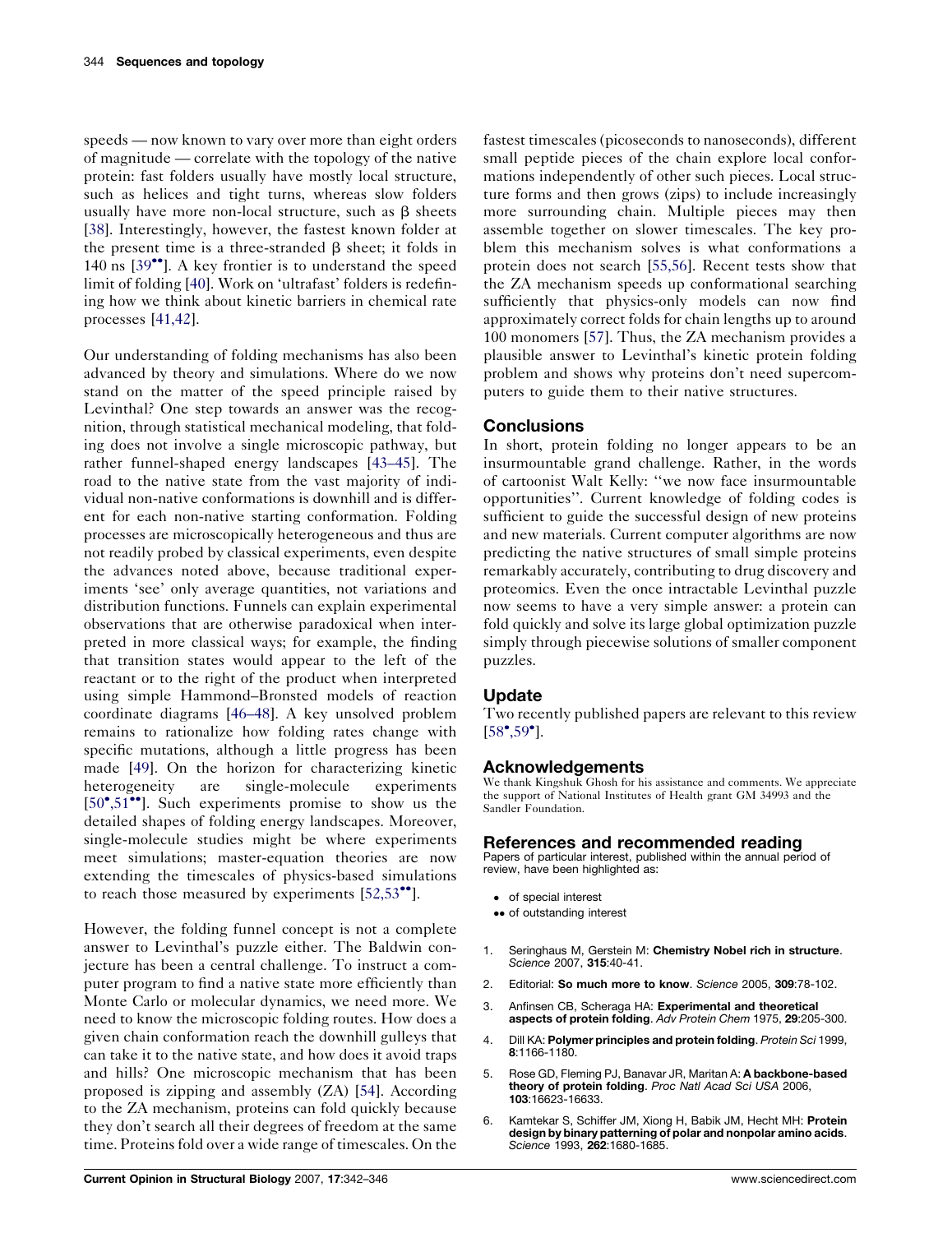- <span id="page-3-0"></span>7. Schafmeister CE, LaPorte SL, Miercke LJ, Stroud RM: A designed four helix bundle protein with native-like structure. Nat Struct Biol 1997, 4:1039-1046.
- 8. Wurth C, Kim W, Hecht MH: Combinatorial approaches to probe the sequence determinants of protein aggregation and
- the sequence determinants of protein aggregation and<br>amyloidogenicity. Protein Pept Lett 2006, 13:279-286.<br>Using combinatorial methods, Hecht and co-workers show the key

sequence features that are related to natural amyloid formation, which helps decode the mechanism of formation of amyloid fibrils.

- 9. Kirshenbaum K, Zuckermann RN, Dill KA: Designing polymers that mimic biomolecules. Curr Opin Struct Biol 1999, 9:530-535.
- 10. Lee BC, Zuckermann RN, Dill KA: Folding a nonbiological
- $\bullet \bullet$ polymer into a compact multihelical structure. J Am Chem Soc 2005, 127:10999-11009.

Lee et al. have made 'foldamers' using a non-biological backbone, in this case, a peptoid chain (N-substituted glycine). They show that these chains, up to 60-mers, fold cooperatively into multihelix bundle structures.

- 11. Lai JR, Huck BR, Weisblum B, Gellman SH: Design of noncysteine-containing antimicrobial beta-hairpins: structureactivity relationship studies with linear protegrin-1 analogues. Biochemistry 2002, 41:12835-12842.
- 12. Wu CW, Seurynck SL, Lee KY, Barron AE: Helical peptoid mimics of lung surfactant protein C. Chem Biol 2003, 10:1057-1063.
- 13. English EP, Chumanov RS, Gellman SH, Compton T: Rational  $\bullet$ development of beta-peptide inhibitors of human

cytomegalovirus entry. J Biol Chem 2006, 281:2661-2667. Gellman and colleagues have designed 'β-peptides' that can inhibit<br>human cytomegalovirus (HCMV), a pervasive and significant pathogen, from entering cells, possibly leading to a new class of antiviral agent.

14. Utku Y, Dehan E, Ouerfelli O, Piano F, Zuckermann RN, Pagano M,  $\bullet$ Kirshenbaum K: A peptidomimetic siRNA transfection reagent

for highly effective gene silencing. Mol Biosyst 2006, 2:312-317. RNAi might be important for the therapeutic silencing of deleterious genes. This research describes the design of a 'lipitoid', a cationic oligopeptoid–phospholipid conjugate, for the non-viral transfection of synthetic siRNA oligos in cell culture, as a possible safe non-toxic delivery vehicle.

15. • biologically active enzyme. Science 2004, 304:1967-1971.<br>Using structure-based computational guidance, designed mutations Dwyer MA, Looger LL, Hellinga HW**: Computational design of a**<br>**biologically active enzyme**. Sc*ience 2*004, **304**:1967-1971.

have converted ribose-binding protein (lacking enzyme activity) into a<br>glycolytic enzyme, triose phosphate isomerase. The resulting designs<br>showed 10<sup>-5</sup> to 10<sup>-6</sup> rate enhancements over the uncatalyzed reaction and are biologically active.

16. Kaplan J, DeGrado WF: De novo design of catalytic proteins.  $\bullet$ Proc Natl Acad Sci USA 2004, 101:11566-11570.

These authors designed a novel catalyst, a phenol oxidase, from first principles. The catalytic peptides were designed by varying the monomer sequences. The peptides self-assembled to bind metal ions at an active site.

- 17. Lassila JK, Privett HK, Allen BD, Mayo SL: Combinatorial methods for small-molecule placement in computational enzyme design. Proc Natl Acad Sci USA 2006, 103:16710-16715.
- 18. Wang L, Xie J, Schultz PG: Expanding the genetic code. Annu Rev Biophys Biomol Struct 2006, 35:225-249.
- 19. Kuhlman B, Dantas G, Ireton GC, Varani G, Stoddard BL, Baker D: Design of a novel globular protein fold with atomic-level accuracy. Science 2003, 302:1364-1368.
- 20. Moult J: Rigorous performance evaluation in protein structure  $\bullet$ modelling and implications for computational biology. Philos Trans R Soc Lond B Biol Sci 2006, 361:453-458.

This excellent review summarizes achievements in protein structure prediction methods throughout the six CASP competitions and the current challenges that remain to be solved.

- 21. Tress M, Ezkurdia I, Grana O, Lopez G, Valencia A: Assessment of predictions submitted for the CASP6 comparative modeling category. Proteins 2005, 61(suppl 7):27-45.
- 22. Pieper U, Eswar N, Davis FP, Braberg H, Madhusudhan MS, Rossi A, Marti-Renom M, Karchin R, Webb BM, Eramian D et al.: MODBASE: a database of annotated comparative protein

structure models and associated resources. Nucleic Acids Res 2006, 34:D291-D295.

23. Bradley P, Misura KM, Baker D: Toward high-resolution de novo -structure prediction for small proteins. Science 2005, 309:1868-1871.

Baker and co-workers show that Rosetta, their very successful bioinformatics-based structure prediction method, has now advanced to the stage of high-resolution structure prediction  $\left($ <1.5 Å) over entire protein structures, for small single-domain proteins.

24. Zhang Y, Arakaki AK, Skolnick J: TASSER: an automated  $\bullet$ method for the prediction of protein tertiary structures in CASP6. Proteins 2005, 61(suppl 7):91-98.

The TASSER method is a highly successful method of computational protein structure prediction based on template identification by threading and 3D structure assembly through the rearrangement of template fragments using database-derived potentials.

- 25. Baker D: Prediction and design of macromolecular structures and interactions. Philos Trans R Soc Lond B Biol Sci 2006, 361:459-463.
- 26. Bowie JU: Solving the membrane protein folding problem. Nature 2005, 438:581-589.
- 27. Mendez R, Leplae R, Lensink MF, Wodak SJ: Assessment of CAPRI predictions in rounds 3-5 shows progress in docking procedures. Proteins 2005, 60:150-169.
- 28. Pellegrini-Calace M, Soro S, Tramontano A: Revisiting the prediction of protein function at CASP6. FEBS J 2006, 273:2977-2983.
- 29. Duan Y, Kollman PA: Pathways to a protein folding intermediate observed in a 1-microsecond simulation in aqueous solution. Science 1998, 282:740-744.
- 30. Pitera JW, Swope W: Understanding folding and design: replica-exchange simulations of ''Trp-cage'' miniproteins. Proc Natl Acad Sci USA 2003, 100:7587-7592.
- 31. Zagrovic B, Snow CD, Shirts MR, Pande VS: Simulation of folding of a small alpha-helical protein in atomistic detail using worldwide-distributed computing. J Mol Biol 2002, 323:927-937.
- 32. Yang WY, Gruebele M: **Folding at the speed limit**. *Nature* 2003,<br>**423**:193-197.
- 33. Matouschek A, Kellis JT Jr, Serrano L, Fersht AR: Mapping the transition state and pathway of protein folding by protein engineering. Nature 1989, 340:122-126.
- 34. Sosnick TR, Dothager RS, Krantz BA: Differences in the folding transition state of ubiquitin indicated by φ and ψ analyses.<br>Proc Natl Acad Sci USA 2004, 101:17377-17382.
- 35. Magg C, Kubelka J, Holtermann G, Haas E, Schmid FX: Specificity of the initial collapse in the folding of the cold shock protein. J Mol Biol 2006, 360:1067-1080.
- 36. Schuler B, Lipman EA, Eaton WA: Probing the free-energy surface for protein folding with single-molecule fluorescence spectroscopy. Nature 2002, 419:743-747.
- 37. Maity H, Maity M, Krishna MM, Mayne L, Englander SW: Protein folding: the stepwise assembly of foldon units. Proc Natl Acad Sci USA 2005, 102:4741-4746.
- 38. Plaxco KW, Simons KT, Baker D: Contact order, transition state placement and the refolding rates of single domain proteins. J Mol Biol 1998, 277:985-994.
- 39. Xu Y, Purkayastha P, Gai F: Nanosecond folding dynamics -of a three-stranded  $\beta$ -sheet. J Am Chem Soc 2006, 128:15836-15842.

This study reports the stability and folding kinetics of one of the fastestfolding proteins: a three-stranded  $\beta$  sheet. It folds in around 140 ns at  $35.0 °C$ 

- 40. Kubelka J, Hofrichter J, Eaton WA: The protein folding 'speed limit'. Curr Opin Struct Biol 2004, 14:76-88.
- 41. Sadqi M, Fushman D, Munoz V: Atom-by-atom analysis of global downhill protein folding. Nature 2006, 442:317-321.